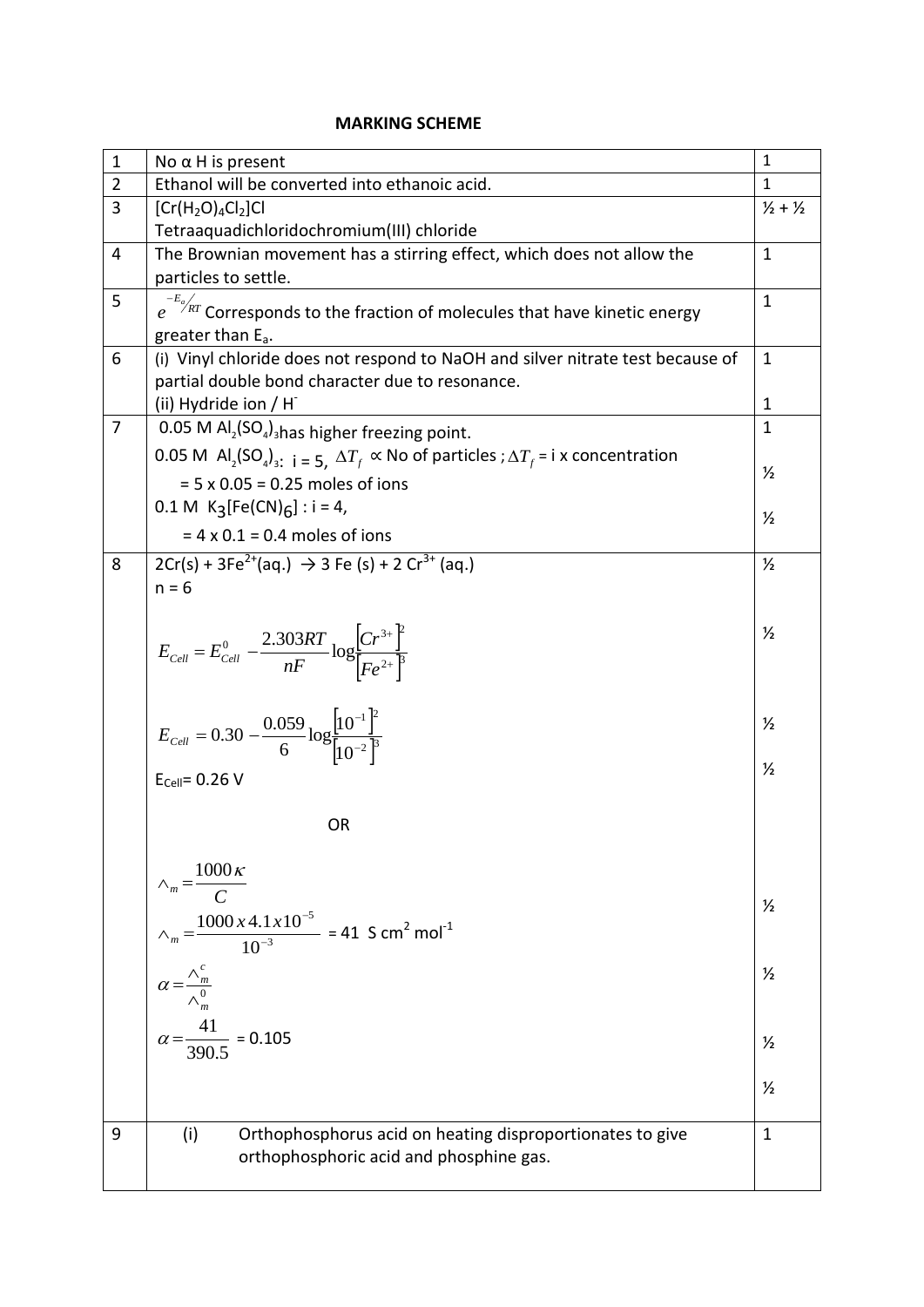|    | $4H_3PO_3 \xrightarrow{\text{heat}} PH_3 + 3H_3PO_4$                                                                                                              |                              |  |  |
|----|-------------------------------------------------------------------------------------------------------------------------------------------------------------------|------------------------------|--|--|
|    | (ii)<br>When XeF <sub>6</sub> undrgoes complete hydrolysis, it forms XeO <sub>3</sub> .                                                                           |                              |  |  |
|    | $XeF_6 + 3H_2O \rightarrow 6HF + XeO_3$                                                                                                                           | $\mathbf{1}$                 |  |  |
|    | $Cr_2O_7^2$                                                                                                                                                       |                              |  |  |
| 10 | (i)<br>(ii)<br>Cerium                                                                                                                                             | $\mathbf{1}$<br>$\mathbf{1}$ |  |  |
| 11 | (i) 2,5-Dimethylhexane.                                                                                                                                           |                              |  |  |
|    | (ii)1-Methyl-1-iodocyclohexane.                                                                                                                                   | $1 + 1 + 1$                  |  |  |
|    | (iii) Nitroethane.                                                                                                                                                |                              |  |  |
| 12 | $\Delta T_{f} = i K_{f} m$                                                                                                                                        |                              |  |  |
|    | $2.12 = i \frac{5.12 \times 2.5 \times 1000}{122 \times 25}$                                                                                                      |                              |  |  |
|    |                                                                                                                                                                   |                              |  |  |
|    |                                                                                                                                                                   |                              |  |  |
|    |                                                                                                                                                                   |                              |  |  |
|    | $i = 0.505$<br>for association                                                                                                                                    | $\frac{1}{2}$                |  |  |
|    |                                                                                                                                                                   |                              |  |  |
|    | $i=1-\frac{\alpha}{2}$                                                                                                                                            | $\frac{1}{2}$                |  |  |
|    | $\alpha$ = 0.99                                                                                                                                                   |                              |  |  |
|    | Percentage association of benzoic acid is 99.0%                                                                                                                   |                              |  |  |
|    |                                                                                                                                                                   | $1 + 1 + 1$                  |  |  |
| 13 | (i) Because of H-bond formation between alcohol and water molecule.                                                                                               |                              |  |  |
|    | (ii) Nitro being the electron withdrawing group stabilises the phenoxide ion.<br>(iii) side product formed in this reaction is acetone which is another important |                              |  |  |
|    | organic compound.                                                                                                                                                 |                              |  |  |
| 14 |                                                                                                                                                                   |                              |  |  |
|    | $t = \frac{2.303}{k} \log \frac{[R]_0}{[R]}$                                                                                                                      |                              |  |  |
|    | $t = \frac{2.303}{60} \log \frac{1}{0.0625}$                                                                                                                      |                              |  |  |
|    |                                                                                                                                                                   | 1                            |  |  |
|    | $t = 0.0462$ s                                                                                                                                                    |                              |  |  |
|    |                                                                                                                                                                   | 1                            |  |  |
| 15 | 'B' is a strong electrolyte.<br>(i)                                                                                                                               | $\mathbf{1}$                 |  |  |
|    | A strong electrolyte is already dissociated into ions, but on dilution<br>interionic forces are overcome, ions are free to move. So there is                      | $\mathbf{1}$                 |  |  |
|    | slight increase in molar conductivity on dilution.                                                                                                                |                              |  |  |
|    | (ii)<br>On anode water should get oxidised in preference to CI, but due                                                                                           |                              |  |  |
|    | to overvoltage/overpotential CI is oxidised in preference to                                                                                                      | 1                            |  |  |
|    | water.                                                                                                                                                            |                              |  |  |
| 16 | $\frac{x}{-kC}$                                                                                                                                                   | $\mathbf{1}$                 |  |  |
|    | (i)<br>m                                                                                                                                                          |                              |  |  |
|    | (ii)<br>The charge on the sol particles is due to                                                                                                                 |                              |  |  |
|    | Electron capture by sol particles during electrodispersion.                                                                                                       |                              |  |  |
|    | Preferential adsorption of ions from solution.                                                                                                                    | 1                            |  |  |
|    | Formulation of electrical double layer.                                                                                                                           |                              |  |  |
|    | (any one reason)                                                                                                                                                  | $\mathbf{1}$                 |  |  |
|    | (iii)<br>Molybdenum acts as a promoter for iron.                                                                                                                  |                              |  |  |
|    |                                                                                                                                                                   |                              |  |  |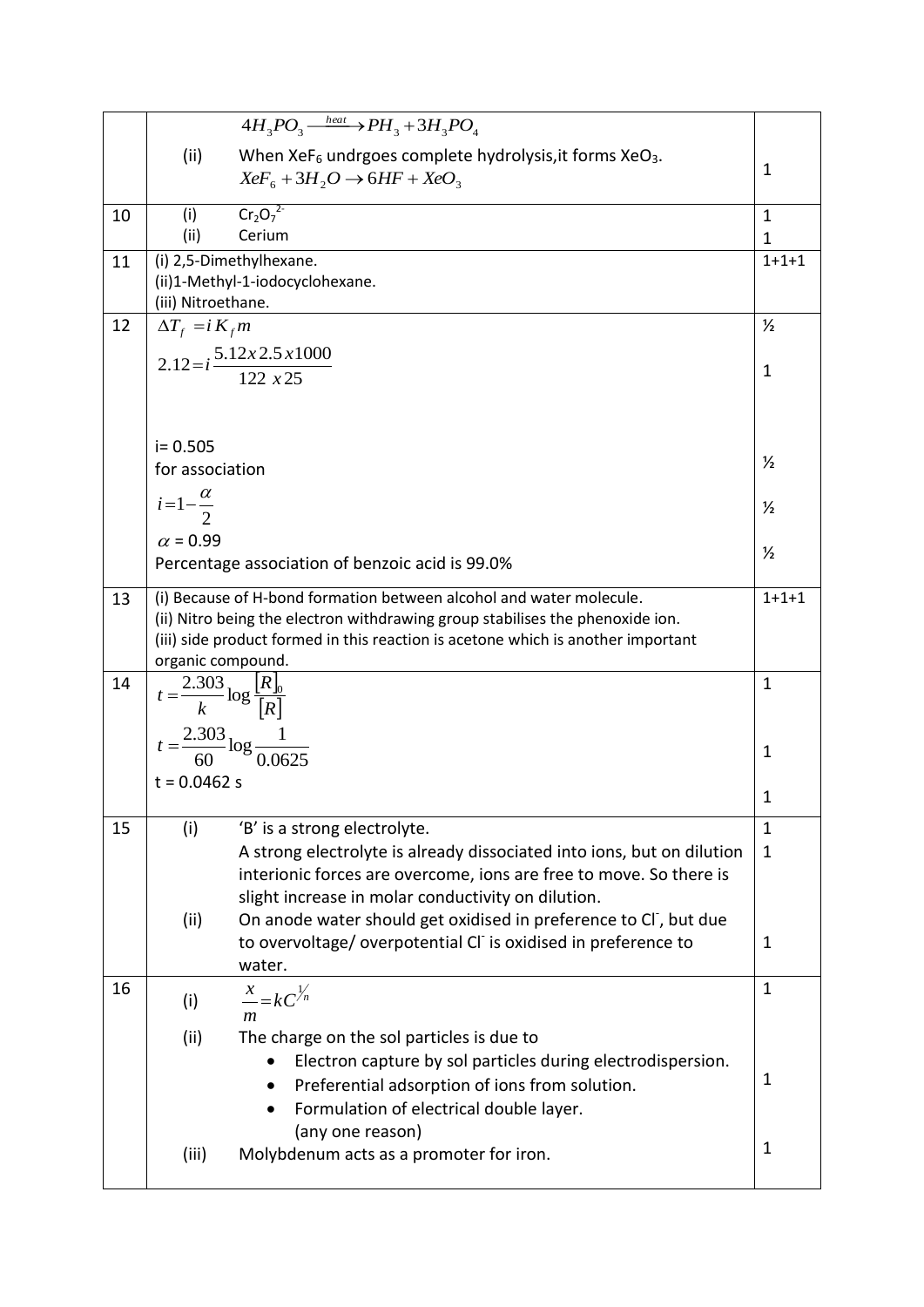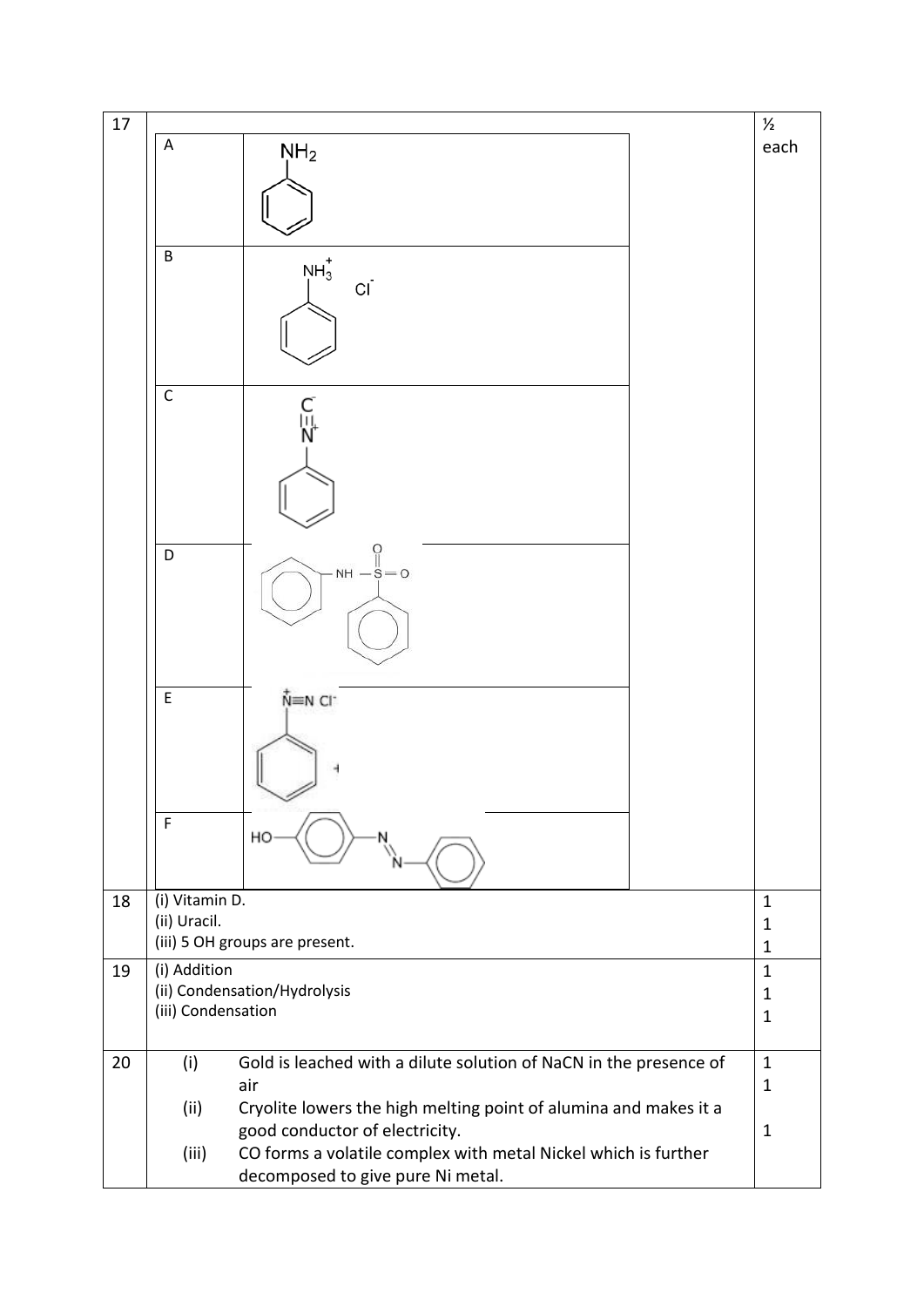| 21 | (i)                                                                                                                 | $t_{2g}^{4}e_{g}^{0}$                                         | $\mathbf{1}$                  |  |
|----|---------------------------------------------------------------------------------------------------------------------|---------------------------------------------------------------|-------------------------------|--|
|    | (ii)                                                                                                                | $sp^3d^2$                                                     | 1                             |  |
|    | (iii)                                                                                                               | optical isomerism                                             | $\mathbf{1}$                  |  |
| 22 | (i)                                                                                                                 | $Cr^{2+}$                                                     | $\mathbf{1}$                  |  |
|    | (ii)                                                                                                                | $Sc^{3+}$                                                     | $\mathbf{1}$<br>$\mathbf{1}$  |  |
|    | $Sc^{3+}$<br>(iii)                                                                                                  |                                                               |                               |  |
|    |                                                                                                                     | <b>OR</b>                                                     |                               |  |
|    | The high energy to transform Cu(s) to Cu <sup>2+</sup> (aq) is not balanced by<br>(i)<br>its hydration enthalpy.    |                                                               |                               |  |
|    | $Mn^{2+}$ has d <sup>5</sup> configuration( stable half-filled configuration)<br>(ii)                               |                                                               |                               |  |
|    | $d^4$ to $d^3$ occurs in case of Cr <sup>2+</sup> to Cr <sup>3+</sup> . (More stable $t_{2g}^3$ ) while it<br>(iii) |                                                               |                               |  |
|    | changes from $d^6$ to $d^5$ in case of Fe <sup>2+</sup> to Fe <sup>3+</sup> .                                       |                                                               |                               |  |
| 23 | (i)<br>Equanil, Iproniazid, phenelzine(any two)                                                                     |                                                               | $1/2 + 1/2$                   |  |
|    |                                                                                                                     |                                                               |                               |  |
|    | (ii)                                                                                                                | empathetic, caring, sensitive or any two values can be given. | $\frac{1}{2} + \frac{1}{2}$   |  |
|    |                                                                                                                     |                                                               |                               |  |
|    | (iii)They should talk to him, be a patient listener, can discuss the matter with the                                |                                                               |                               |  |
|    | psychologist.<br>(iv) If the level of noradrenaline is low, then the signal sending activity becomes low            |                                                               |                               |  |
|    | and the person suffers from depression.                                                                             |                                                               |                               |  |
|    |                                                                                                                     |                                                               |                               |  |
| 24 |                                                                                                                     | (a) (i) $I_2 < F_2 < Br_2 < Cl_2$                             | $\mathbf{1}$<br>1             |  |
|    | (ii) $H_2O < H_2S < H_2Se < H_2Te$<br>(b) Gas A is Ammonia / $NH3$                                                  |                                                               |                               |  |
|    |                                                                                                                     |                                                               |                               |  |
|    | $Cu^{2+}(aq) + 4 NH_3(aq)$ $\implies$ $[Cu(NH_3)_4]^{2+}(aq)$<br>(i)                                                |                                                               |                               |  |
|    | $ZnSO4(aq) + 2NH4OH(aq) \rightarrow Zn(OH)2(s) + (NH4)2SO4(aq)$<br>(ii)                                             |                                                               |                               |  |
|    | OR                                                                                                                  |                                                               |                               |  |
|    | $(a)$ CIF                                                                                                           |                                                               | 1                             |  |
|    |                                                                                                                     |                                                               |                               |  |
|    | (b)                                                                                                                 |                                                               |                               |  |
|    |                                                                                                                     |                                                               |                               |  |
|    |                                                                                                                     |                                                               |                               |  |
|    |                                                                                                                     | $\circ$                                                       |                               |  |
|    |                                                                                                                     | OН<br>HO<br>Pyrosulphuric acid (Oleum)                        |                               |  |
|    |                                                                                                                     | $(H_2S_2O_7)$                                                 |                               |  |
|    |                                                                                                                     |                                                               |                               |  |
|    | (c) $N_2O_4$                                                                                                        | (d) Bleaching action of chlorine is due to oxidation.         | 1                             |  |
|    |                                                                                                                     |                                                               | $\frac{1}{2}$                 |  |
|    | $Cl_2 + H_2O \rightarrow 2HCl + [O]$<br>(e) $3HNO_2 \rightarrow HNO_3 + H_2O + 2NO$                                 |                                                               |                               |  |
|    |                                                                                                                     |                                                               | $\frac{1}{2}$<br>$\mathbf{1}$ |  |
|    |                                                                                                                     |                                                               |                               |  |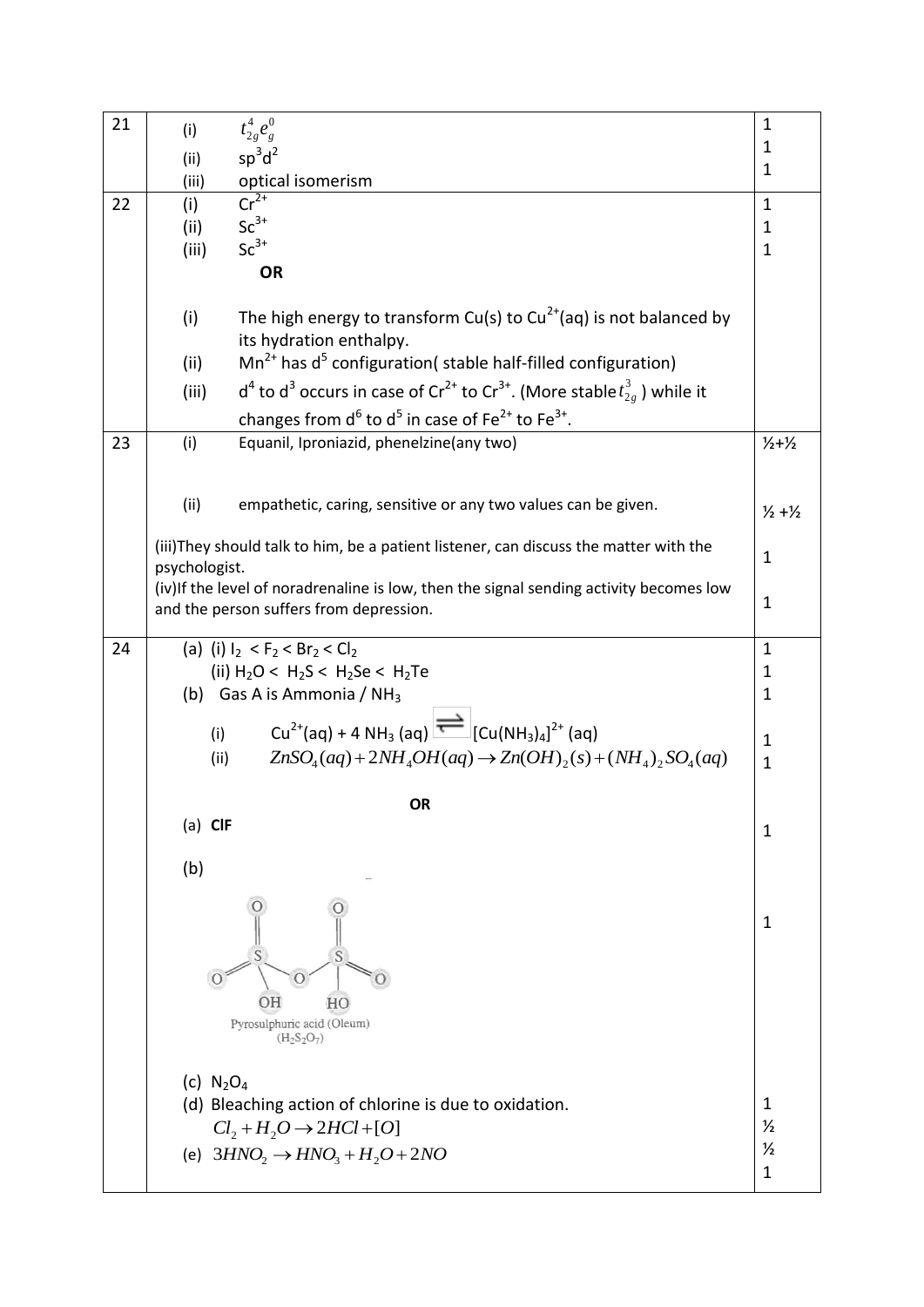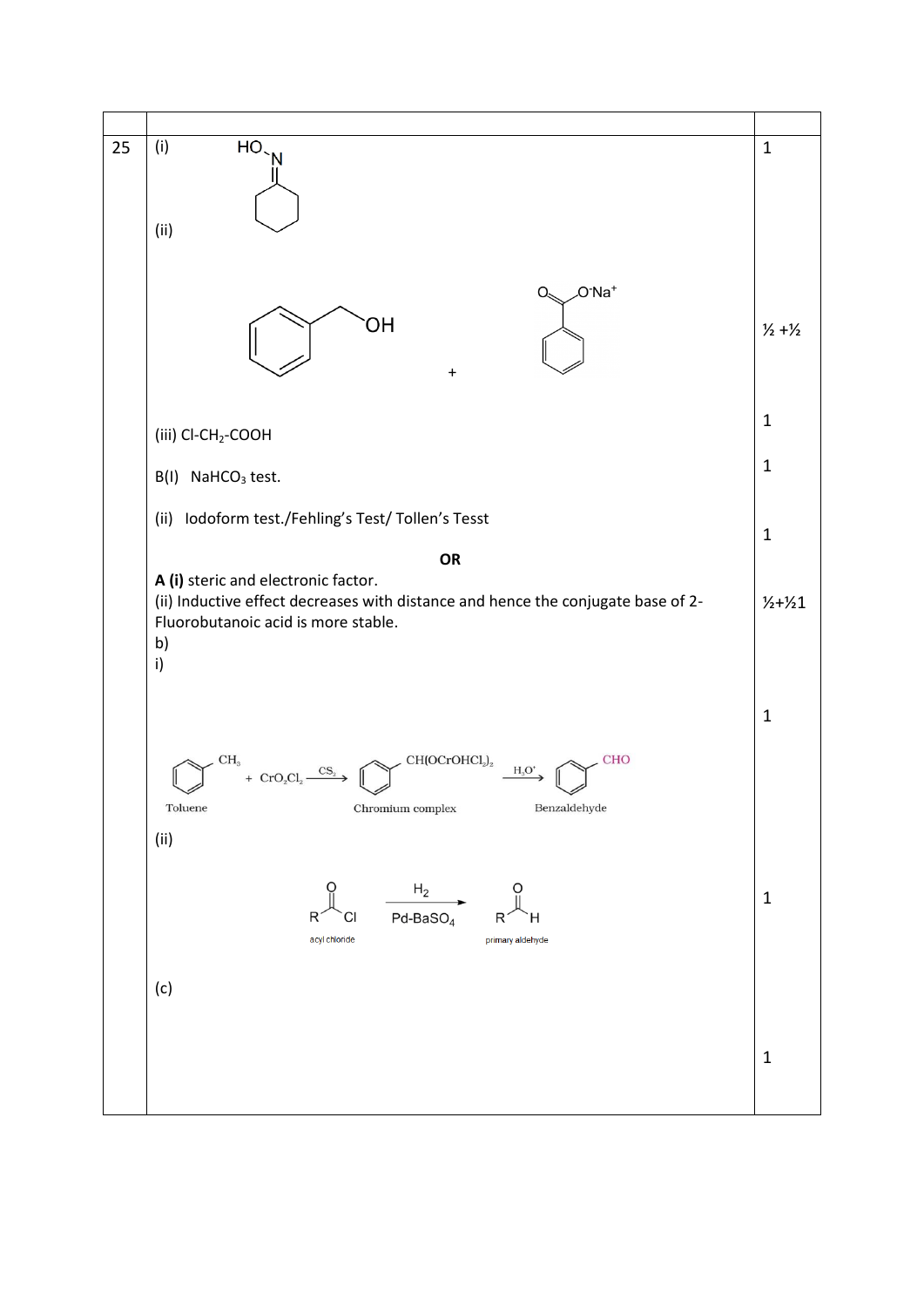|    |                                                                                               | $HCN + OH$<br>$\Rightarrow$ :CN + H <sub>2</sub> O                          |               |  |  |  |
|----|-----------------------------------------------------------------------------------------------|-----------------------------------------------------------------------------|---------------|--|--|--|
|    |                                                                                               | ЭH<br>Nucleophile<br>Cyanohydrin<br>Tetrahedral<br>intermediate             |               |  |  |  |
| 26 | (i)                                                                                           | Ferrimagnetism.                                                             | $\mathbf{1}$  |  |  |  |
|    |                                                                                               | These substances lose ferrimagnetism on heating and become<br>paramagnetic. | $\mathbf{1}$  |  |  |  |
|    | (ii)                                                                                          | $r = 0.414 R$                                                               | $\mathbf{1}$  |  |  |  |
|    | (iii)                                                                                         | $r = \frac{\sqrt{3}}{4}a$                                                   | $\mathbf{1}$  |  |  |  |
|    |                                                                                               | $r = \frac{\sqrt{3}}{4} \times 316.5$                                       | $\frac{1}{2}$ |  |  |  |
|    |                                                                                               | $r = 136.88$ pm                                                             | $\frac{1}{2}$ |  |  |  |
|    |                                                                                               | <b>OR</b>                                                                   |               |  |  |  |
|    | (i)<br>Schottky defect                                                                        |                                                                             |               |  |  |  |
|    | It is shown by ionic substances in which the cation and anion are<br>of almost similar sizes. |                                                                             |               |  |  |  |
|    | (ii)                                                                                          | $r = \frac{\sqrt{3}}{4}a$                                                   | $\mathbf{1}$  |  |  |  |
|    | (iii)                                                                                         | $\rho = \frac{Z M}{a^3 N_A}$                                                | $\frac{1}{2}$ |  |  |  |
|    | $8.92=$                                                                                       | $\frac{z x 63}{(3.608x10^{-8})^3 6.022x10^{23}}$                            | $\mathbf{1}$  |  |  |  |
|    |                                                                                               | $z = 4$ So it is face centred cubic lattice                                 | $\frac{1}{2}$ |  |  |  |